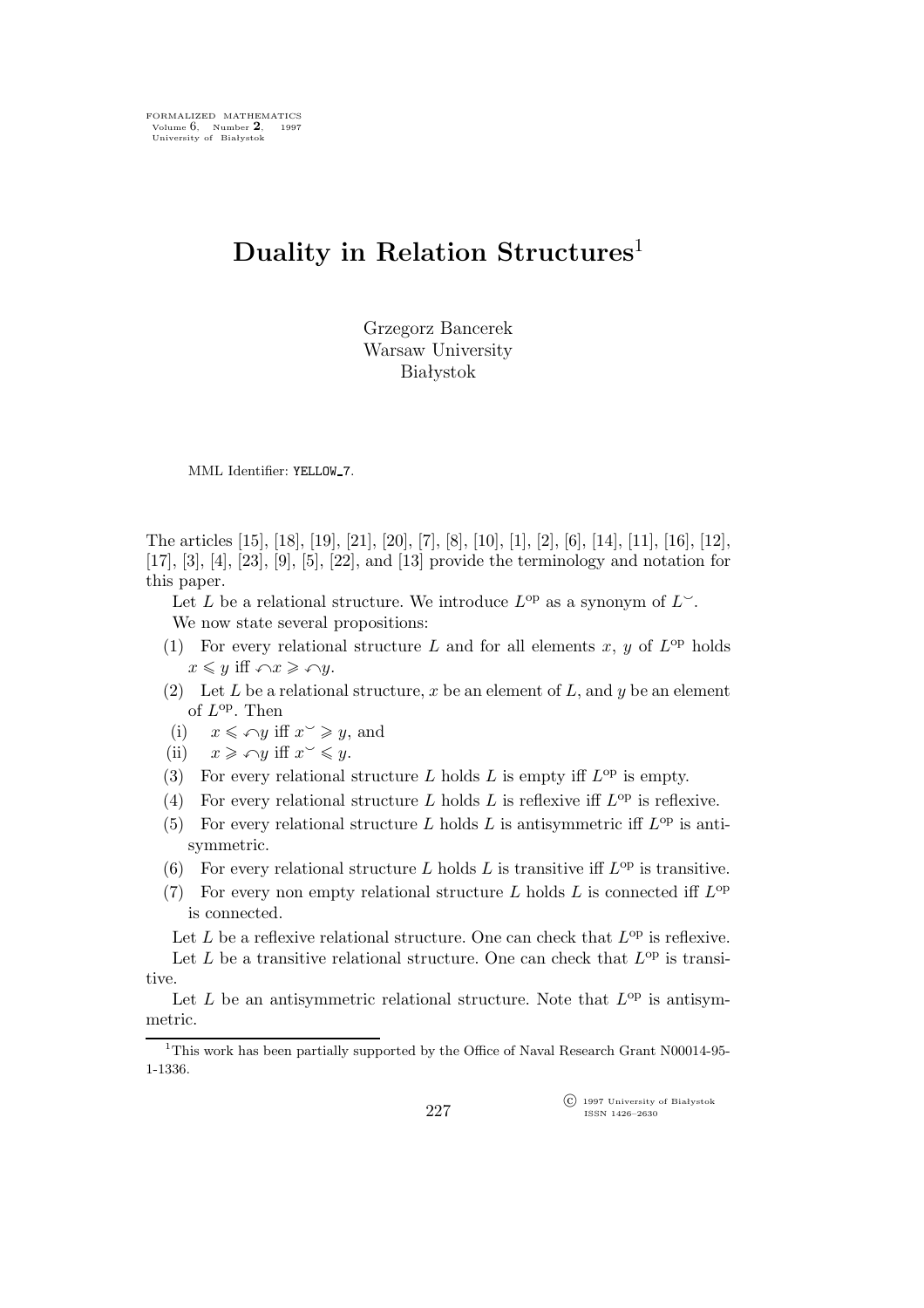# 228 grzegorz bancerek

Let  $L$  be a connected non empty relational structure. Observe that  $L^{op}$  is connected.

One can prove the following propositions:

- (8) Let  $L$  be a relational structure,  $x$  be an element of  $L$ , and  $X$  be a set. Then
- (i)  $x \leqslant X$  iff  $x^{\sim} \geqslant X$ , and
- (ii)  $x \geqslant X$  iff  $x \leqslant X$ .
- (9) Let L be a relational structure, x be an element of  $L^{op}$ , and X be a set. Then
- (i)  $x \leqslant X$  iff  $\bigcap x \geqslant X$ , and
- (ii)  $x \geqslant X$  iff  $\bigcap x \leqslant X$ .
- (10) Let L be a relational structure and X be a set. Then sup X exists in L if and only if inf  $X$  exists in  $L^{op}$ .
- (11) Let L be a relational structure and X be a set. Then sup X exists in  $L^{\text{op}}$  if and only if inf X exists in L.
- (12) Let L be a non empty relational structure and X be a set. If sup X exists in L or inf X exists in  $L^{\text{op}}$ , then  $\bigsqcup_{L} X = \bigcap_{(L^{\text{op}})} X$ .
- (13) Let  $L$  be a non empty relational structure and  $X$  be a set. If inf  $X$  exists in L or sup X exists in  $L^{op}$ , then  $\bigcap_{L} X = \bigsqcup_{(L^{op})} X$ .
- (14) For all relational structures  $L_1, L_2$  such that the relational structure of  $L_1$  = the relational structure of  $L_2$  and  $L_1$  has g.l.b.'s holds  $L_2$  has g.l.b.'s.
- (15) For all relational structures  $L_1, L_2$  such that the relational structure of  $L_1$  = the relational structure of  $L_2$  and  $L_1$  has l.u.b.'s holds  $L_2$  has l.u.b.'s.
- (16) For every relational structure L holds L has g.l.b.'s iff  $L^{\text{op}}$  has l.u.b.'s.
- (17) For every non empty relational structure L holds L is complete iff  $L^{\rm op}$ is complete.

Let  $L$  be a relational structure with g.l.b.'s. Note that  $L^{op}$  has l.u.b.'s.

Let  $L$  be a relational structure with l.u.b.'s. One can check that  $L^{op}$  has g.l.b.'s.

Let  $L$  be a complete non empty relational structure. One can check that  $L^{\text{op}}$ is complete.

The following propositions are true:

- (18) Let L be a non empty relational structure, X be a subset of L, and Y be a subset of  $L^{op}$ . If  $X = Y$ , then fininfs $(X) =$  finsups $(Y)$  and finsups $(X) =$  $fining(Y)$ .
- (19) Let  $L$  be a relational structure,  $X$  be a subset of  $L$ , and  $Y$  be a subset of  $L^{op}$ . If  $X = Y$ , then  $\downarrow X = \uparrow Y$  and  $\uparrow X = \downarrow Y$ .
- (20) Let L be a non empty relational structure, x be an element of L, and y be an element of  $L^{\text{op}}$ . If  $x = y$ , then  $\downarrow x = \uparrow y$  and  $\uparrow x = \downarrow y$ .
- (21) For every poset L with g.l.b.'s and for all elements x, y of L holds  $x \sqcap y = x^{\circ} \sqcup y^{\circ}$ .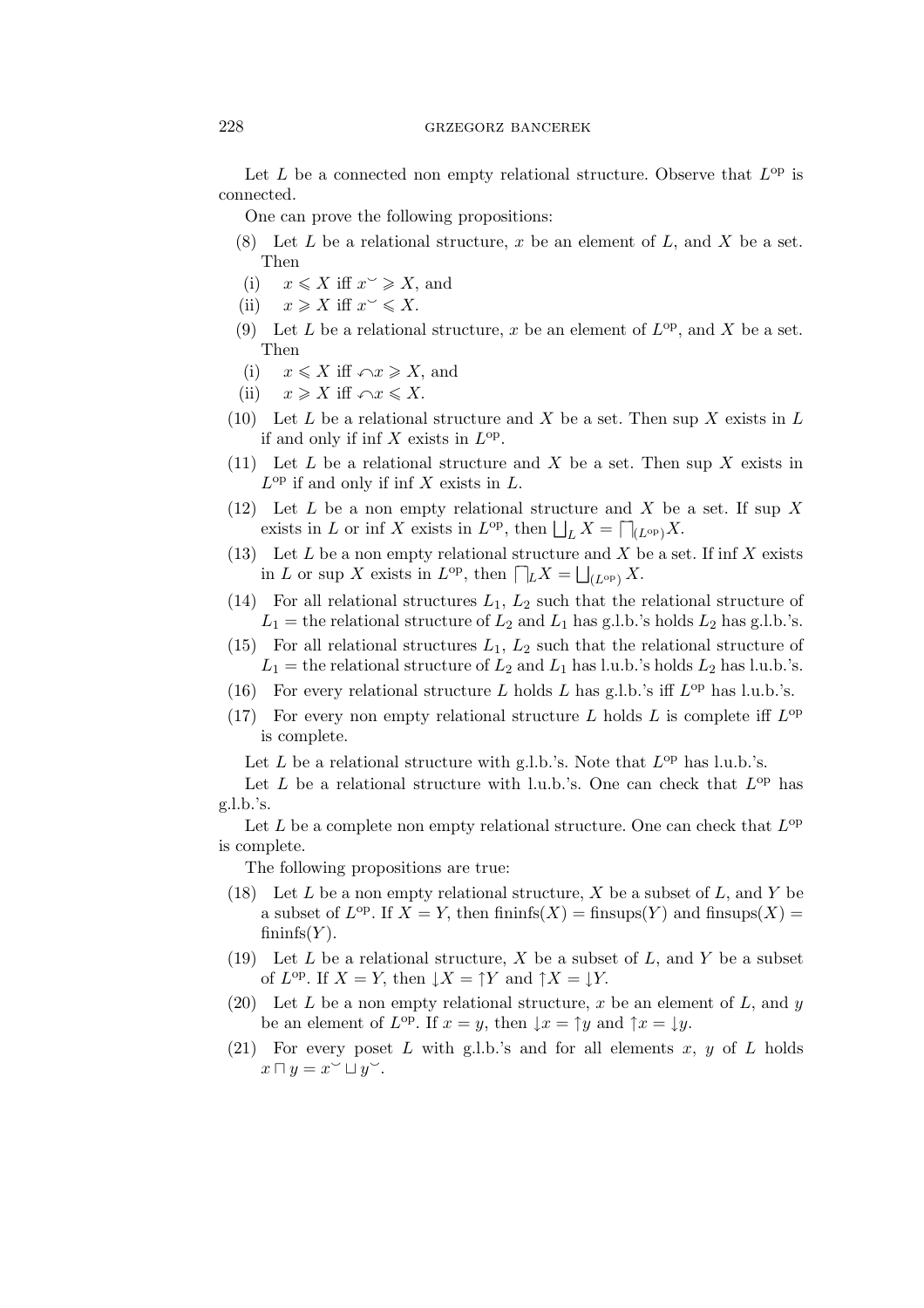- (22) For every poset L with g.l.b.'s and for all elements x, y of  $L^{\rm op}$  holds  $\bigcap x \sqcap \bigcap y = x \sqcup y.$
- (23) For every poset L with l.u.b.'s and for all elements  $x, y$  of L holds  $x \sqcup y = x \stackrel{\circ}{\smile} \sqcap y \stackrel{\smile}{\smile}.$
- (24) For every poset L with l.u.b.'s and for all elements x, y of  $L^{\rm op}$  holds  $\cap x \sqcup \cap y = x \sqcap y.$
- (25) For every lattice L holds L is distributive iff  $L^{\rm op}$  is distributive. Let  $L$  be a distributive lattice. One can check that  $L^{op}$  is distributive. Next we state a number of propositions:
- (26) Let L be a relational structure and x be a set. Then x is a directed subset of L if and only if x is a filtered subset of  $L^{\text{op}}$ .
- (27) Let L be a relational structure and x be a set. Then x is a directed subset of  $L^{\text{op}}$  if and only if x is a filtered subset of L.
- (28) Let L be a relational structure and x be a set. Then x is a lower subset of L if and only if x is an upper subset of  $L^{\text{op}}$ .
- (29) Let L be a relational structure and x be a set. Then x is a lower subset of  $L^{op}$  if and only if x is an upper subset of L.
- (30) For every relational structure L holds L is lower-bounded iff  $L^{\rm op}$  is upperbounded.
- (31) For every relational structure L holds  $L^{\rm op}$  is lower-bounded iff L is upperbounded.
- (32) For every relational structure L holds L is bounded iff  $L^{op}$  is bounded.
- (33) For every lower-bounded antisymmetric non empty relational structure L holds  $(L_L)$   $\subset$   $\top_{L^{op}}$  and  $\curvearrowleft(\top_{L^{op}}) = L_L$ .
- (34) For every upper-bounded antisymmetric non empty relational structure L holds  $(T_L)^{\sim} = \perp_{L^{op}}$  and  $\curvearrowleft (\perp_{L^{op}}) = T_L$ .
- (35) Let L be a bounded lattice and x, y be elements of L. Then y is a complement of x if and only if  $y^{\sim}$  is a complement of  $x^{\sim}$ .
- (36) For every bounded lattice L holds L is complemented iff  $L^{\rm op}$  is complemented.

Let  $L$  be a lower-bounded relational structure. One can verify that  $L^{op}$  is upper-bounded.

Let  $L$  be an upper-bounded relational structure. Note that  $L^{op}$  is lowerbounded.

Let  $L$  be a complemented bounded lattice. One can check that  $L^{op}$  is complemented.

Next we state the proposition

(37) For every Boolean lattice L and for every element x of L holds  $\neg(x^{\smile})$  = *¬*x.

Let L be a non empty relational structure. The functor  $\neg_L$  yields a map from  $L$  into  $L^{op}$  and is defined as follows:

(Def. 1) For every element x of L holds  $\neg_L(x) = \neg x$ .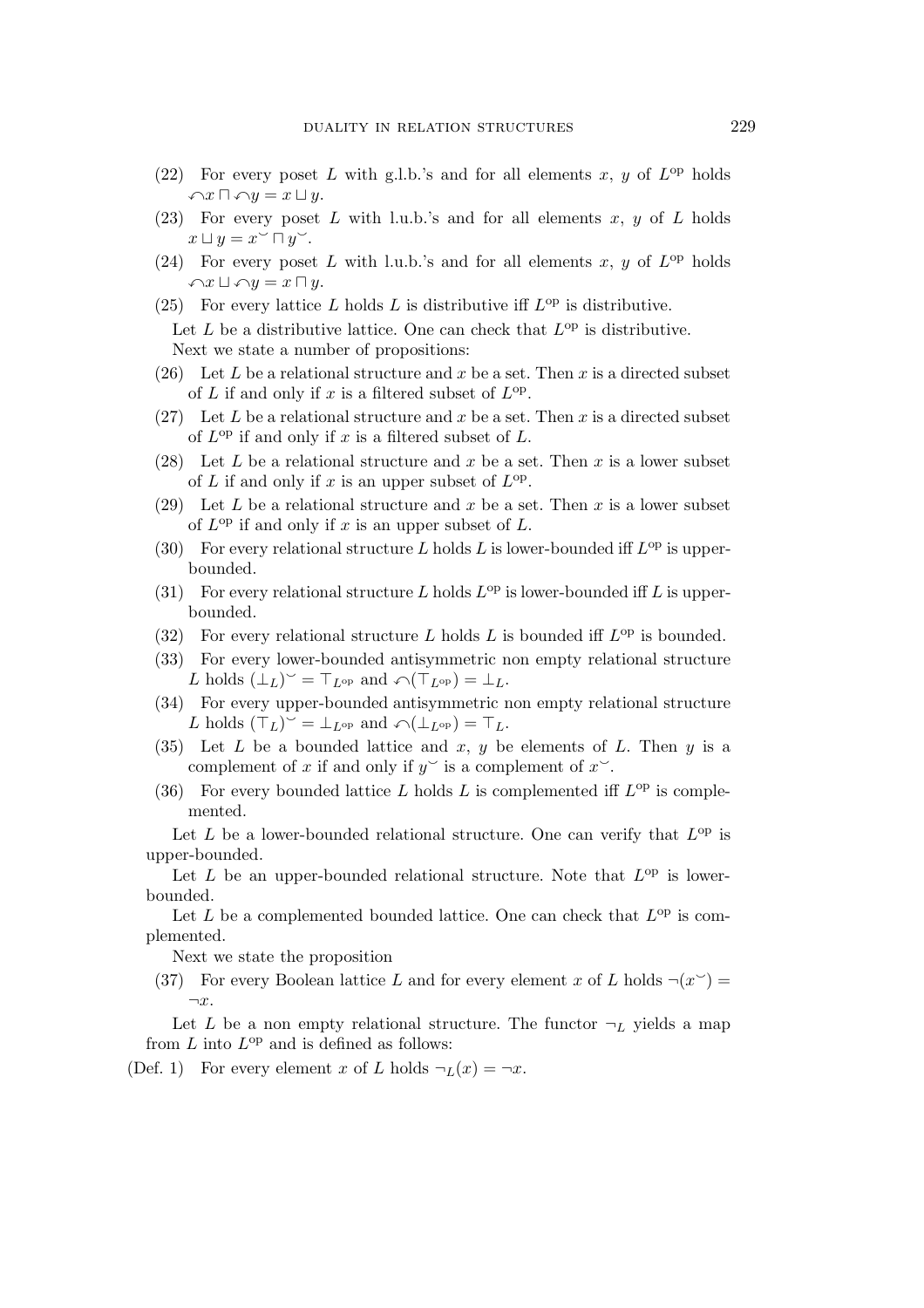# 230 GRZEGORZ BANCEREK

Let L be a Boolean lattice. Observe that  $\neg_L$  is one-to-one.

Let L be a Boolean lattice. One can verify that  $\neg_L$  is isomorphic. The following propositions are true:

- (38) For every Boolean lattice  $L$  holds  $L$  and  $L^{op}$  are isomorphic.
- (39) Let S, T be non empty relational structures and f be a set. Then
	- (i)  $f$  is a map from  $S$  into  $T$  iff  $f$  is a map from  $S^{\text{op}}$  into  $T$ ,
	- (ii)  $f$  is a map from S into T iff f is a map from S into  $T^{op}$ , and
- (iii)  $f$  is a map from S into T iff f is a map from  $S^{\text{op}}$  into  $T^{\text{op}}$ .
- (40) Let S, T be non empty relational structures, f be a map from S into T, and g be a map from S into  $T^{op}$  such that  $f = g$ . Then
	- (i)  $f$  is monotone iff g is antitone, and
	- (ii)  $f$  is antitone iff g is monotone.
- (41) Let S, T be non empty relational structures,  $f$  be a map from  $S$  into  $T^{\text{op}}$ , and g be a map from  $S^{\text{op}}$  into T such that  $f = g$ . Then
	- (i)  $f$  is monotone iff g is monotone, and
	- (ii)  $f$  is antitone iff g is antitone.
- (42) Let S, T be non empty relational structures, f be a map from S into T, and g be a map from  $S^{\text{op}}$  into  $T^{\text{op}}$  such that  $f = g$ . Then
	- (i)  $f$  is monotone iff g is monotone, and
	- (ii)  $f$  is antitone iff g is antitone.
- (43) Let  $S$ ,  $T$  be non empty relational structures and  $f$  be a set. Then
	- (i) f is a connection between S and T iff f is a connection between  $S^{\sim}$ and  $T$ ,
	- (ii) f is a connection between S and T iff f is a connection between S and  $T^{\sim}$ , and
- (iii) f is a connection between S and T iff f is a connection between  $S^{\sim}$ and  $\Gamma^{\sim}$ .
- (44) Let S, T be non empty posets,  $f_1$  be a map from S into T,  $g_1$  be a map from T into S,  $f_2$  be a map from  $S^{\sim}$  into  $T^{\sim}$ , and  $g_2$  be a map from  $T^{\sim}$  into  $S^{\sim}$ . If  $f_1 = f_2$  and  $g_1 = g_2$ , then  $\langle f_1, g_1 \rangle$  is Galois iff  $\langle g_2, f_2 \rangle$  is Galois.
- $(45)$  Let J be a set, D be a non empty set, K be a many sorted set indexed by  $J$ , and  $F$  be a set of elements of  $D$  double indexed by  $K$ . Then dom<sub>κ</sub> $F(\kappa) = K$ .

Let  $J, D$  be non empty sets, let  $K$  be a non-empty many sorted set indexed by J, let F be a set of elements of D double indexed by  $K$ , let j be an element of J, and let k be an element of  $K(j)$ . Then  $F(j)(k)$  is an element of D.

One can prove the following propositions:

(46) Let  $L$  be a non empty relational structure,  $J$  be a set,  $K$  be a many sorted set indexed by J, and x be a set. Then x is a set of elements of  $L$ double indexed by K if and only if x is a set of elements of  $L^{op}$  double indexed by K.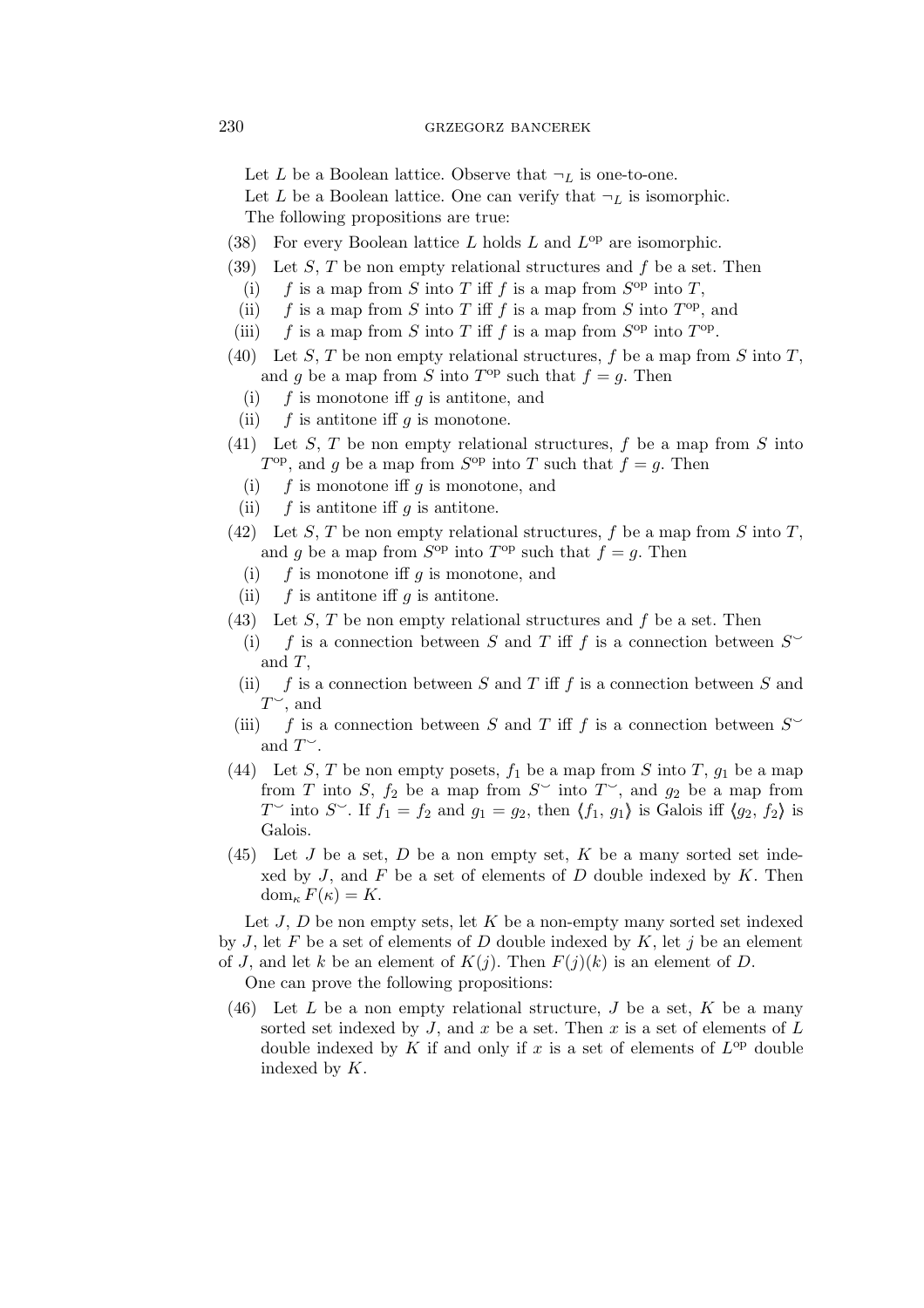- (47) Let L be a complete lattice, J be a non empty set, K be a non-empty many sorted set indexed by  $J$ , and  $F$  be a set of elements of  $L$  double indexed by K. Then  $\text{Sup}(\text{Infs}(F)) \leq \text{Inf}(\text{Sups}(\text{Free}(F))).$
- (48) Let L be a complete lattice. Then L is completely-distributive if and only if for every non empty set  $J$  and for every non-empty many sorted set  $K$  indexed by  $J$  and for every set  $F$  of elements of  $L$  double indexed by K holds  $\text{Sup}(\text{Infs}(F)) = \text{Inf}(\text{Sups}(\text{Free}(F))).$
- (49) Let L be a complete antisymmetric non empty relational structure and F be a function. Then  $\bigsqcup_{L} F = \bigcap_{(L^{\text{op}}) } F$  and  $\bigcap_{L} F = \bigsqcup_{(L^{\text{op}}) } F$ .
- (50) Let L be a complete antisymmetric non empty relational structure and F be a function yielding function. Then  $\bigsqcup_{L} F = \overline{\bigcap}_{(L^{\text{op}})} F$  and  $\overline{\bigcap}_{L} F =$  $\bigsqcup_{(L^{\rm op})} F$ .

One can check that every non empty relational structure which is completelydistributive is also complete.

Let us observe that there exists a non empty poset which is completelydistributive, trivial, and strict.

The following proposition is true

(51) For every non empty poset L holds L is completely-distributive iff  $L^{\rm op}$ is completely-distributive.

### **REFERENCES**

- [1] Grzegorz Bancerek. König's theorem. *Formalized Mathematics*, 1(3):589–593, 1990.
- [2] Grzegorz Bancerek. Cartesian product of functions. *Formalized Mathematics*, 2(**4**):547– 552, 1991.
- [3] Grzegorz Bancerek. Complete lattices. *Formalized Mathematics*, 2(**5**):719–725, 1991.
- [4] Grzegorz Bancerek. Bounds in posets and relational substructures. *Formalized Mathematics*, 6(**1**):81–91, 1997.
- [5] Grzegorz Bancerek. Directed sets, nets, ideals, filters, and maps. *Formalized Mathematics*, 6(**1**):93–107, 1997.
- [6] Józef Białas. Group and field definitions. *Formalized Mathematics*, 1(**3**):433–439, 1990.
- [7] Czesław Byliński. Functions and their basic properties. *Formalized Mathematics*, 1(**1**):55– 65, 1990.
- [8] Czesław Byliński. Functions from a set to a set. *Formalized Mathematics*, 1(**1**):153–164, 1990.
- [9] Czesław Byliński. Galois connections. *Formalized Mathematics*, 6(**1**):131–143, 1997.
- [10] Agata Darmochwał. Finite sets. *Formalized Mathematics*, 1(**1**):165–167, 1990.
- [11] Beata Madras. Product of family of universal algebras. *Formalized Mathematics*, 4(**1**):103– 108, 1993.
- [12] Beata Madras. Products of many sorted algebras. *Formalized Mathematics*, 5(**1**):55–60, 1996.
- [13] Yatsuka Nakamura, Piotr Rudnicki, Andrzej Trybulec, and Pauline N. Kawamoto. Preliminaries to circuits, I. *Formalized Mathematics*, 5(**2**):167–172, 1996.
- [14] Beata Padlewska and Agata Darmochwał. Topological spaces and continuous functions. *Formalized Mathematics*, 1(**1**):223–230, 1990.
- [15] Andrzej Trybulec. Tarski Grothendieck set theory. *Formalized Mathematics*, 1(**1**):9–11, 1990.
- [16] Andrzej Trybulec. Many-sorted sets. *Formalized Mathematics*, 4(**1**):15–22, 1993.
- [17] Wojciech A. Trybulec. Partially ordered sets. *Formalized Mathematics*, 1(**2**):313–319, 1990.
- [18] Zinaida Trybulec and Halina Święczkowska. Boolean properties of sets. *Formalized Mathematics*, 1(**1**):17–23, 1990.